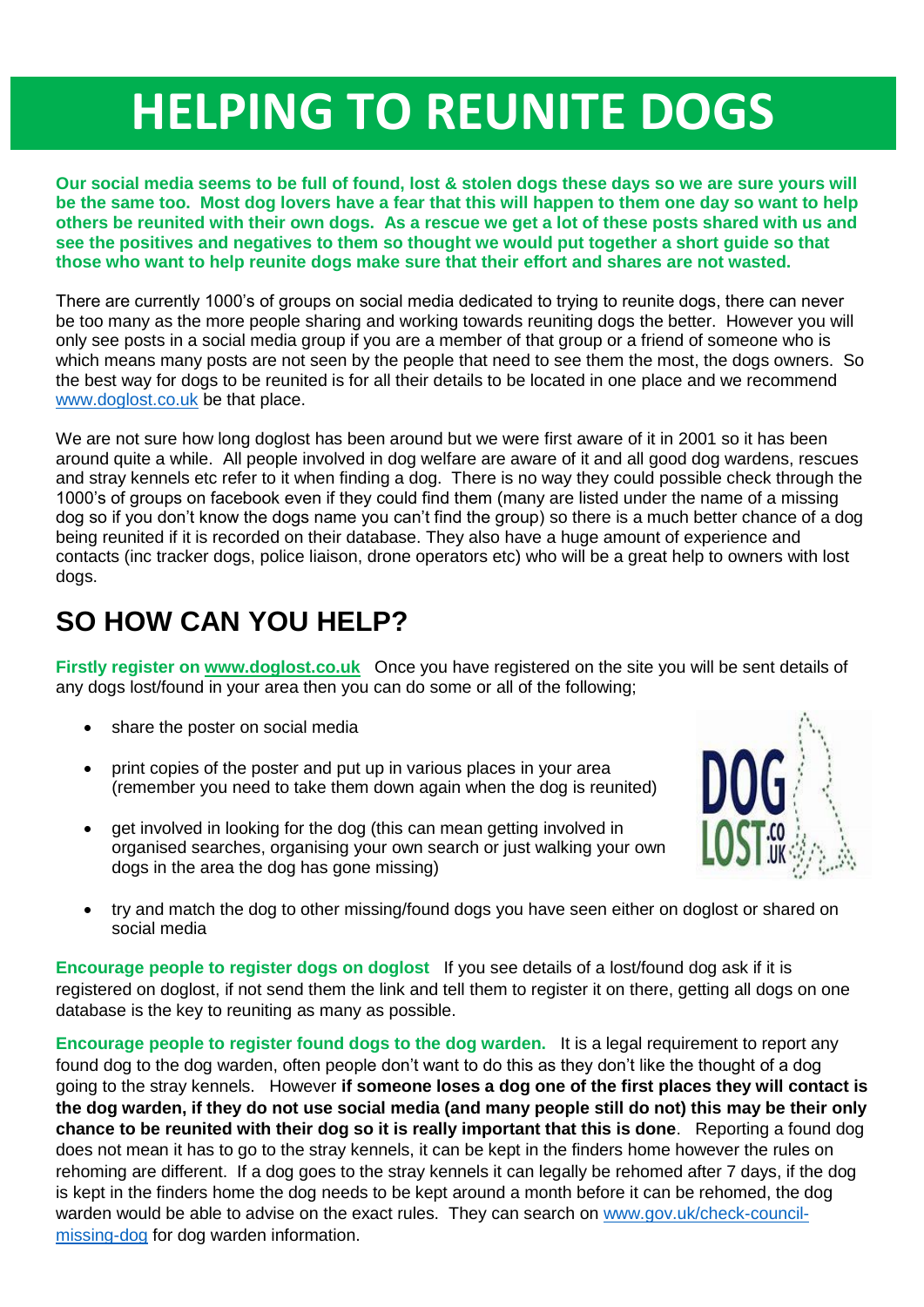**And of course SHARE SHARE SHARE** This bit may sound simple but it is important that that your share is not a wasted one. What is a wasted share you ask? A wasted share is a post that is either out of date, does not show the most up to date status of the dog or does not include the most basic details. So when sharing;

- **Wherever possible share the doglost poster or link** as this will ensure that the most up to date status and all contact details are visible.
- **Only share and comment on original posts.** If sharing a post make sure you are sharing the original post rather than a share of a share, to do this click on the post and share from the original rather than what has been shared to you. Otherwise any comments made on your share will not be

seen by the owner or finder of the dog which could mean the difference between the dog being reunited and not.

*For example if you don't share the original post someone could reply to your post with a picture of a dog saying is this your missing dog, you would see that comment but the original poster would not.*

*It will also mean that if comments are added to say the dog has been reunited the people you have shared it with won't see that and so will think the dog is still not with its owner.*

If you cannot get back to the original post don't share it as it means no one else will be able to either.

- **Check essential information**. Only share posts that include the basic information needed to be able to reunite. **What** is missing, **where** from, **when** and **who** to contact, if these basic pieces of information are not available it is unlikely that sharing it will result in a dog being reunited. The best thing you can do in this situation is make a comment to suggest they repost with the relevant information included.
- **Never ever ever share a screen shot,** if you share a screen shot there is no way that anyone you share it with can ever get back to the original poster, see updates or know the date of the original post. These are probably the worst of the wasted shares as they go round and round with everyone thinking they are a recent post. We have had them shared with us up to 3 years after dogs have been reunited.
- **Don't duplicate** before you share a post to a group take a quick look to check that other people haven't just shared the same thing. If lots of people share the same post to the same group it means that lots of people are commenting on lots of different posts and also that the groups page is full of the same post meaning other missing/found dogs are not visible.
- **Choose where to share carefully.** As tempting as it is to share every lost/found dog on every group/page you know of, make sure they are appropriate to the page. For example if a dog local to you goes missing a great page to share is your local selling page however it wouldn't be appropriate to share every dog to that page. If you share every missing dog in the UK to a that page you are likely to either get blocked from the page, the admin ban non selling posts or people will just stop reading the lost dog post. The same goes for sharing on your own page , your non dog loving friends may get bored with your posts and stop reading them and they could miss the one post that they could help with.
- **Take a moment to check** Just before you share take an extra few moments to have a look at the original post to double check that the dog still hasn't been reunited.

**You may think that a wasted share isn't that bad, it only takes you a second so what does it matter if it's wasted? The real reason that a wasted share is a bad thing isn't because of the time it takes you; it is because it means social media is full of dogs that are already reunited. People are putting lots of time and effort into trying to reunite dogs that have long since been reunited, this time and effort would be much better spent on helping dogs that are not yet back with their owners.**